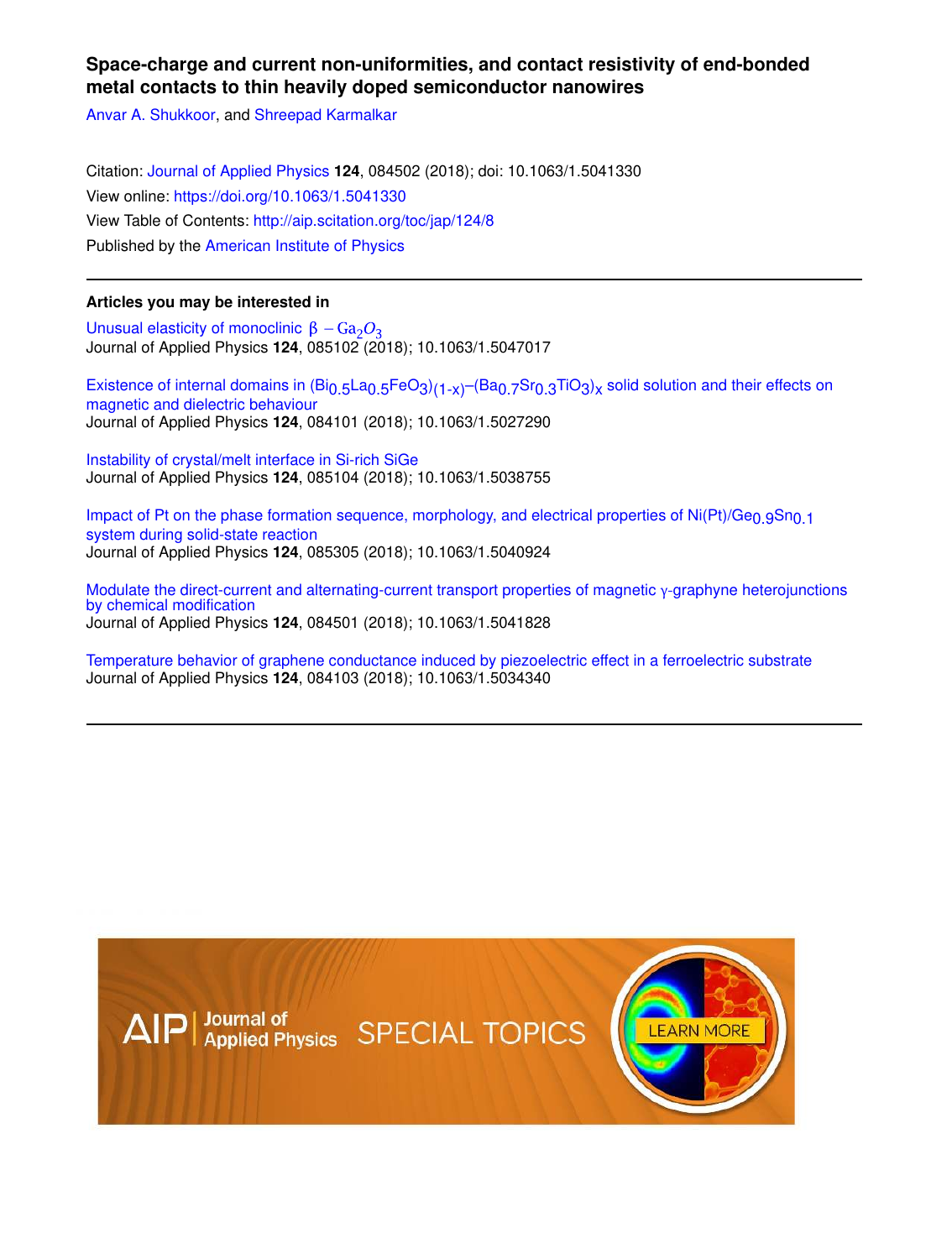

# Space-charge and current non-uniformities, and contact resistivity of end-bonded metal contacts to thin heavily doped semiconductor nanowires

### Anvar A. Shukkoor<sup>a)</sup> and Shreepad Karmalkar<sup>b)</sup>

Department of Electrical Engineering, Indian Institute of Technology Madras, Chennai 600036, Tamil Nadu, India

(Received 24 May 2018; accepted 29 July 2018; published online 27 August 2018)

Prior work calculated the contact resistivity,  $\rho_{cN}$ , of end-bonded metal contacts on n-type silicon NanoWires (NWs) of radius,  $R = 5{\text -}10$  nm and doping,  $N_d = 10^{18} {\text -}10^{20}$  cm<sup>-3</sup>; it described the internal physics briefly and qualitatively, and considered long NWs and high barrier heights,  $\phi_{b0} = 0.8$ –1.0 V. The present work extends the  $\rho_{cN}$  calculations to low  $\phi_{b0} = 0.4$ –0.6 V contacts with long NWs, and to low to high  $\phi_{b0} = 0.4$ –0.8 V contacts with short NWs of length,  $L_{NW} \le \log$ NW space-charge width. It calculates the space-charge and current distributions in contacts with  $L_{NW}$  = 50 nm–2  $\mu$ m and low to high  $\phi_{b0}$  = 0.4–0.8 V to provide the following insights: (i) radial non-uniformity in space-charge width and current are high enough to violate the plane spacecharge edge assumption employed to model NW junctions analytically. The non-uniformity peaks at  $N_d$  where the bulk depletion width  $\approx 2.14R$  for large metals and small surface charge. (ii) Low  $\phi_{b0}$  contacts are tunneling dominated, and their  $\rho_{cN}$  versus  $N_d$  behaviour differs qualitatively from that of high  $\phi_{b0}$  contacts. (iii) Practical  $L_{NW}$  can be  $\leq$ long NW space-charge width, for  $N_d \le 10^{19} \text{ cm}^{-3}$ . Shortening the  $L_{NW}$  reduces the space-charge non-uniformity and increases (reduces) the tunneling [generation-recombination (GR)] current. However, the current nonuniformity is unaffected, and the change in current or  $\rho_{cN}$  is disproportionately smaller than that in  $L_{NW}$ , since the tunneling or GR causing these occur over a small region near the junction which is less affected by NW shortening. All our calculations include the effects of contact geometry, surface defects, dielectric confinement, image force, and heavy doping. Our work provides an experimentalist clear qualitative understanding over a wide range of conditions. Published by AIP Publishing. https://doi.org/10.1063/1.5041330

#### I. INTRODUCTION

NanoWire (NW) devices communicate with the outside world through metal contacts whose contact resistivity affects NW device characteristics. $1-3$  This paper studies an end-bonded<sup>4</sup> metal contact, shown in Fig. 1, encountered in some NW devices and in the characterization of single or arrays of NWs.<sup>5–10</sup> The structure shown in Fig.  $1(a)$  has a NW which is much longer than the space-charge width. Figure  $1(b)$  shows a structure having a short NW whose length,  $L_{NW}$ , is comparable to or smaller than the spacecharge width of the long NW structure in Fig.  $1(a)$ ; on the side opposite to the metal contact, the NW is terminated by a wide n+ substrate (doping =  $5 \times 10^{20}$  cm<sup>-3</sup>) on which the NW is realized. Analysis of the simple structure of Fig. 1(b) can give a feel for the charge distribution, current distribution, and contact resistivity in a NW contact which is a part of a device, e.g., contact to the ungated portion of a NW FET; in this case, other parts of the device limit the portion of the NW which can be influenced by the surrounding field from the contact. We denote the contact resistivity of the long NW structure in Fig. 1(a) as  $\rho_{cN\infty}$  ( $\infty$  means long) and that of the short NW structure of Fig. 1(b) as  $\rho_{cN}$ .

Recently, $11$  we presented numerical calculations of the doping dependence of  $\rho_{cN\infty}$  of Al, Pt, and PtSi contacts<sup>12–14</sup> having a high intrinsic barrier height of  $\phi_{b0} = 0.8{\text -}1.0$  V on thin long n-type silicon NWs of radius  $R = 5{\text -}10 \text{ nm}$  (Refs. 7, 15, and 16) and heavy doping<sup>4-6,8,15,17,18</sup> of  $N_d = 10^{18}$ – $10^{20}$  cm<sup>-3</sup>, embedded in  $SiO_2$ ; the following points were made:<sup>11</sup>

- $\rho_{cN\infty}$  should be estimated using the formula<sup>8</sup>  $\rho_{cN\infty} = \frac{dI}{dt}$  $dV|_{V\rightarrow 0}$ <sup>-1</sup> $\pi R^2$ , where I is the total current through the junction area  $\pi R^2$ , rather than the more common formula<sup>12</sup>  $\rho_{cN\infty} = \left[dJ/dV|_{V\rightarrow 0}\right]^{-1}$  based on a uniform current density, J, over the contact area; this is because, in such NW contacts, the space-charge edge and hence J are radially non-uniform.
- apart from tunneling which affects the contact resistivity,  $\rho_{cB}$ , of bulk contacts, space-charge generation-recombination (GR) current also affects  $\rho_{cN\infty}$  at lower doping near  $10^{18}$  cm<sup>-3</sup>.

The above prior work $11$  was focused on the calculation of  $\rho_{cN\infty}$  which is a terminal characteristic. The work explained the calculated trends by barely touching upon the internal physical picture *qualitatively* in terms of the spacecharge distribution, current distribution, and interplay of tunneling and GR currents. Moreover, the work did not consider commonly encountered contacts with either a short NW of length  $L_{NW}$  < a few hundred nm, <sup>19</sup> or with NiSi, TiSi,

a)Author to whom correspondence should be addressed: anvar9101987@ gmail.com.

b)Electronic mail: karmal@ee.iitm.ac.in.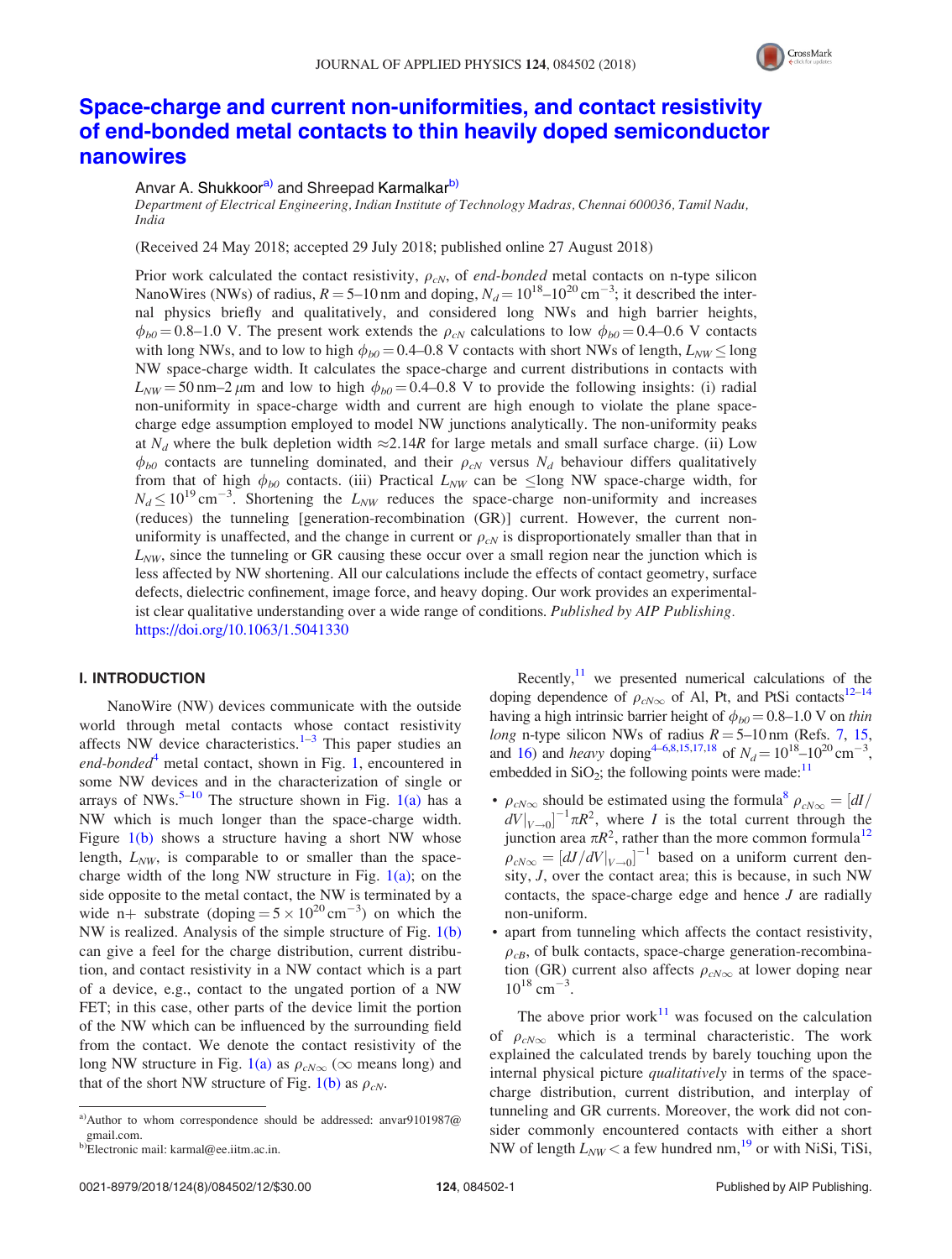

FIG. 1. Schematic of the metal contact to a long (a) and short (b) n-type semiconductor nanowire analysed in this paper, showing the geometrical parameters, charges, field lines, and surface defects, which are responsible for surface charge and recombination. The z-axis is the axis of the NW and its origin is located at the contact. In (b), doping of the  $n^+$  substrate is  $5 \times 10^{20}$  cm<sup>-3</sup>.

ErSi<sub>x</sub> or YbSi<sub>x</sub> metals<sup>12,20,21</sup> which have a low  $\phi_{b0} = 0.4 - 0.6$ V to n-type silicon NWs.

The purpose of the present work is to provide a comprehensive physical insight into the operation of end-bonded contacts to long and short NWs by: (a) extending the  $\rho_{cN}$ calculations to low  $\phi_{b0}$  = 0.4–0.6 V contacts with long NWs, and to low to high  $\phi_{b0}$  = 0.4–0.8 V contacts with short NWs of length,  $L_{NW} \leq$ long NW space-charge width; (b) calculating the internal physical picture of contacts over the wide range of  $\phi_{b0}$  = 0.4–0.8 V on n-type silicon NWs of R = 5–10 nm,  $L_{NW} = 50 \text{ nm} - 2 \mu \text{m}$  and  $N_d = 10^{18} - 10^{20} \text{ cm}^{-3}$  embedded in  $SiO<sub>2</sub>$ . The internal physical picture consists of the spacecharge and current non-uniformities, energy location of tunneling, spatial distribution of GR current, and relative contributions of tunneling and GR currents. The calculations are done using the TCAD (Technology Computer Aided Design) simulator. Our work provides an experimentalist clear qualitative understanding over a wide range of conditions.

Section II describes the device structure and the physics unique to the high surface to volume ratio of NWs. The simulation methodology is similar to that described in Sec. IV of our prior work;<sup>11</sup> its key features are summarized in the Appendix for the convenience of readers. Section III discusses the calibration of the simulator. Section IV discusses our results for contacts with long NWs regarding spacecharge and current non-uniformities, role of tunneling and generation-recombination currents, and doping dependence of contact resistivity. Section V discusses similar results for the contacts with short NWs.

#### II. DEVICE STRUCTURE AND HIGH SURFACE TO VOLUME RATIO EFFECTS

Figure 1 gives the device structure. The geometrical parameters of the NW contact are its radial extension,  $L<sub>E</sub>$ , and the cylindrical protrusion,  $L_P$ ;  $L_E$  represents the effective metal electrode $22$  over a NW of an array or a probe tip contacting a single NW;  $L_P$  represents<sup>6</sup> the metal penetration into the NW or a possible metallic nano-particle sandwiched between the NW and contact. The NW has a radius  $R$ , an ntype doping  $N_d$ , a permittivity  $\varepsilon_s$ , and when short, a length  $L_{NW}$ . The permittivity  $\varepsilon_a$  of the NW ambient governs the surrounding field which influences the charge and field conditions in the NW; in the present work, we have assumed a SiO<sub>2</sub> ambient whose  $\varepsilon_a = 3.9$ . The NW surface has a charge<sup>23–25</sup>  $Q_s$  and surface recombination velocity,<sup>6</sup> s, caused by surface defects. Thus, the parameters of a NW contact can be summarized as  $R$ ,  $L_{NW}$ ,  $L_E$ ,  $L_P$ ,  $Q_S$ ,  $s$ ,  $N_d$ ,  $\varepsilon_s$ , and  $\varepsilon_a$ .

The high surface to volume ratio  $= 2/R$  of the NW has the following consequences:

- The effective lifetime,  $\tau_N$ , in the NW is reduced by orders of magnitude below the bulk lifetime,  $\tau_B$ , due to magnification of the effect of surface recombination as per the formula<sup>6</sup>  $\tau_N = (\tau_B^{-1} + 2s/R)^{-1}$ ; typically  $s = 2.5 \times 10^5$  cm/s and  $\tau_B = 1$  µs yielding  $\tau_N = 1$  ps for  $R = 5$  nm.
- As compared to a bulk junction, the space-charge width is increased due to: (a) surrounding field lines<sup>7,22,26,27</sup> setup on the NW surface by the metal contact; (b) NW surface charge<sup>23–25</sup>  $Q_s$  of polarity opposite to that of the ionized dopants; and (c) reduced dopant ionization arising from increased ionization energy due to dielectric confinement<sup>15,28,29</sup> of dopants.

Figure 2 depicts possible mechanisms of current flow relevant to metal contacts on a heavily doped semiconductor NW. These include tunneling and generation-recombination, which cause currents  $I_T$  and  $I_{GR}$ , respectively. The much higher space-charge width in a NW junction (as compared to a bulk junction) cuts down  $I_T^7$  but raises  $I_{GR}$ , which is further enhanced by  $\tau_N \ll \tau_B$ .<sup>5,6,30</sup> The sum  $(I_T + I_{GR})$  remains much higher than thermionic emission, which can therefore be neglected; we have confirmed this in our simulations.

#### III. SIMULATOR CALIBRATION

We have simulated  $I_T$  and  $I_{GR}$  using TCAD  $SENTAURUS$ <sup>31</sup> for an applied reverse bias of one thermal voltage,  $V_t$ , indicative of a small bias relevant for contact resistivity calculation. See the Appendix for the models, boundary conditions, and parameter values employed in the simulation.

To calibrate our  $I_T$  simulations, we used bulk contacts having the same doping and barrier height range as the NW contacts. This is because the contact resistivity  $\rho_{cB}$  of these contacts is known to be governed by tunnelling alone, and literature has a lot of measured and simulated data on  $\rho_{cB}$ . We calibrated our  $\rho_{cB}$  simulations for  $\phi_{b0} = 0.4{\text -}0.6 \text{ V}$  in two ways. First, we confirmed that our simulations indeed reproduce the values of  $\rho_{cB}$  reported in Ref. 7 for GaAs contacts with  $\phi_{b0} = 0.4$ , 0.6 V at 300 K. Second, Fig. 3 shows that our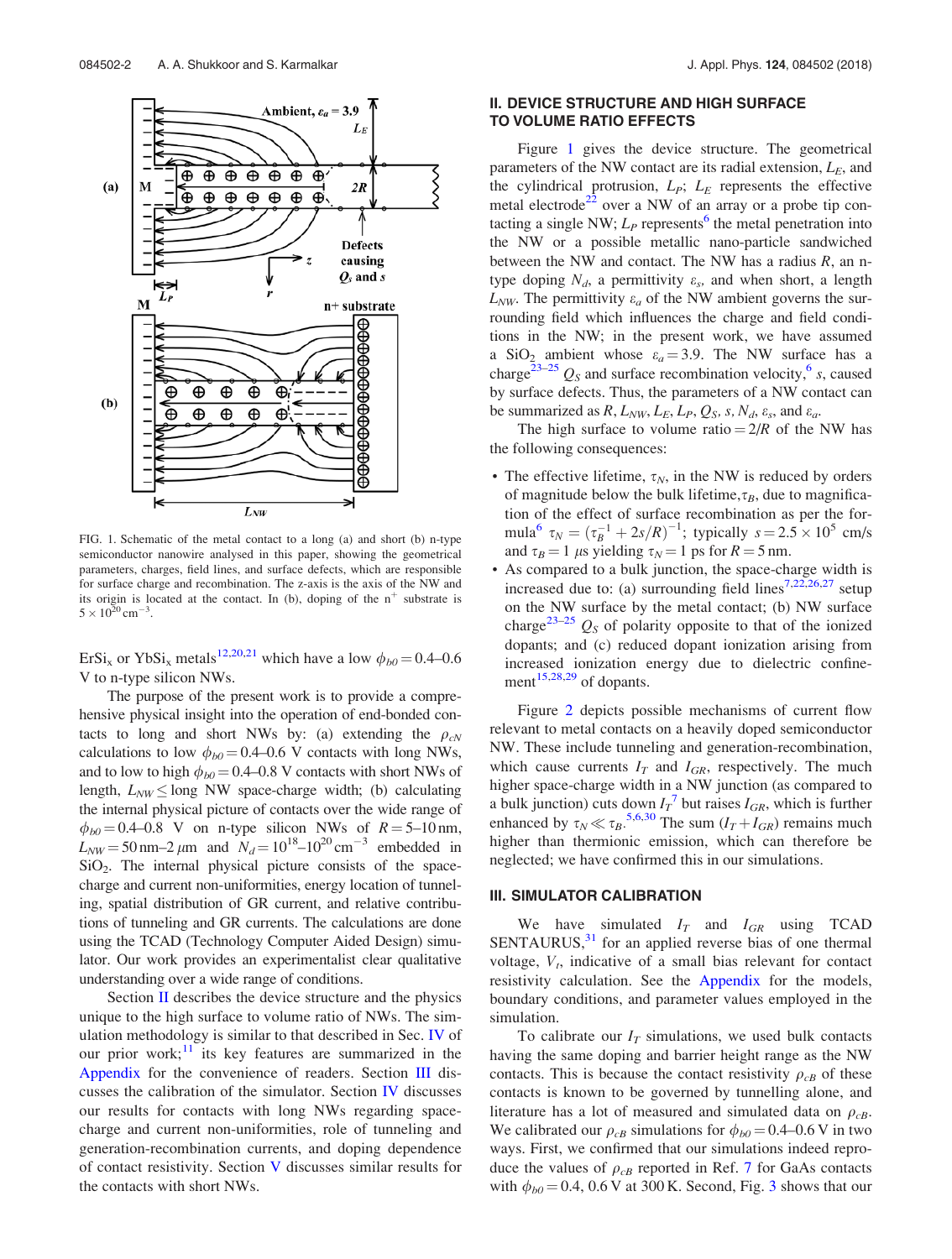

FIG. 2. Schematic of conduction band profiles,  $E_C$ , in a bulk contact and in a NW contact along its axis and surface at small reverse bias. Significant electron transport mechanisms, energy distribution of tunnelling electrons, and image force barrier lowering,  $\Delta \phi$ , are shown.

simulations match the measured  $\rho_{cB}$  of NiSi metal contacts on bulk n-silicon<sup>32</sup> over a wide doping range of  $3 \times 10^{18}$  $\leq N_d \leq 2 \times 10^{20}$  cm<sup>-3</sup> at  $T = 300$  K using  $\phi_{b0} = 0.55$  V and a doping independent tunneling effective mass  $m = 0.3 m_0$ .<sup>14,33</sup> Our  $\phi_{b0}$  value is close to the value of 0.53 V used in Ref. 34 to match their simulation to the same measured data. Figure 3 also gives our calibration of  $\rho_{cB}$  simulations for Al contacts with  $\phi_{b0} = 0.8$  V reported in our previous work.<sup>11</sup>

Calibration of our  $I_{GR}$  simulations was confirmed by the reasonably close match between our simulations of the effective generation width in the space-charge region of a bulk junction for a reverse bias of  $V_t$  with that reported in Ref. 35. This width corresponds to the part of the space-charge region where the electron and hole concentrations are less than the intrinsic concentration. See the  $I_{GR}$  calibration of our previous work $^{11}$  for more details.

### IV. RESULTS AND DISCUSSION FOR A LONG **NANOWIRE**

We simulated n-type silicon NW contacts with  $R = 5$ , 10 nm,  $\phi_{b0} = 0.4$ , 0.8 V, and  $N_d = 10^{18} - 10^{20}$  cm<sup>-3</sup> under a small reverse bias  $= V_t$  relevant for contact resistivity calculation, at  $T = 300$  K. Unless stated otherwise, other parameters employed in our simulation are:  $L<sub>E</sub> = 350$  nm,  $L<sub>P</sub> = 0$ ,  $\varepsilon_d$ /  $\varepsilon_0$  = 3.9,  $Q_s$  = 0, m = 0.3m<sub>0</sub>,  $\tau_B$  = 1  $\mu$ s, and s = 2.5  $\times$  10<sup>5</sup> cm/ s which yield  $\tau_N = 1$ , 2 ps for  $R = 5$ , 10 nm. Models and boundary conditions employed in simulations are given in the Appendix.

#### A. Space-charge non-uniformities

The unique features of the space-charge distribution in heavily doped NW contacts can be discerned from Fig. 4, which shows a schematic of this distribution along the NW length for long and short NWs for  $N_d > 10^{18} \text{ cm}^{-3}$ . Define the space-charge width as the distance from the junction where space-charge falls to 50% of its maximum occurring at the junction. Focusing on the curves for the long NW, we find that the space-charge width at the surface,  $W_{S_{\infty}}$ , is higher than that at the axis,  $W_{A\infty}$ . To investigate this phenomenon further, Fig.  $5(a)$  shows the calculated distributions for  $R = 5$  nm and different  $N_d \ge 10^{18}$  cm<sup>-3</sup>. Previous theoretical nanowire junction analyses, e.g., Refs. 5–7, have been restricted to  $N_d \le 10^{18} \text{ cm}^{-3}$ , and have centered on the enhancement and axial non-uniformity of the space-charge, assuming it to be *radially* uniform, i.e.,  $W_{S\infty}$  $\approx W_{A\infty}$ . In Fig. 5(a), these conditions are seen to apply at  $N_d = 1 \times 10^{18} \text{ cm}^{-3}$ . However, at higher  $N_d$ , the spacecharge width as well as the tail beyond are much higher at the surface than at the axis. Figure  $5(b)$  gives the radial contours of the space-charge width at the doping levels considered in Fig. 5(a).

The physical origin of the above radial non-uniformity in space-charge width can be traced to the coexistence of radial and axial fields. This can be seen with the help of Gauss's law with cylindrical symmetry and fully depleted space-charge inside the NW, given by



FIG. 3. Calibration of our TCAD simulations (lines) using measured resistivity (points) reported in literature for  $Al^{13,14}$  and  $NiSi^{32}$  contacts on bulk ntype silicon at  $T = 300$  K.



FIG. 4. Schematic of the normalized space-charge distribution along the NW axis (dashed line) and surface (solid line), defining the various spacecharge widths in contacts with long and short NWs.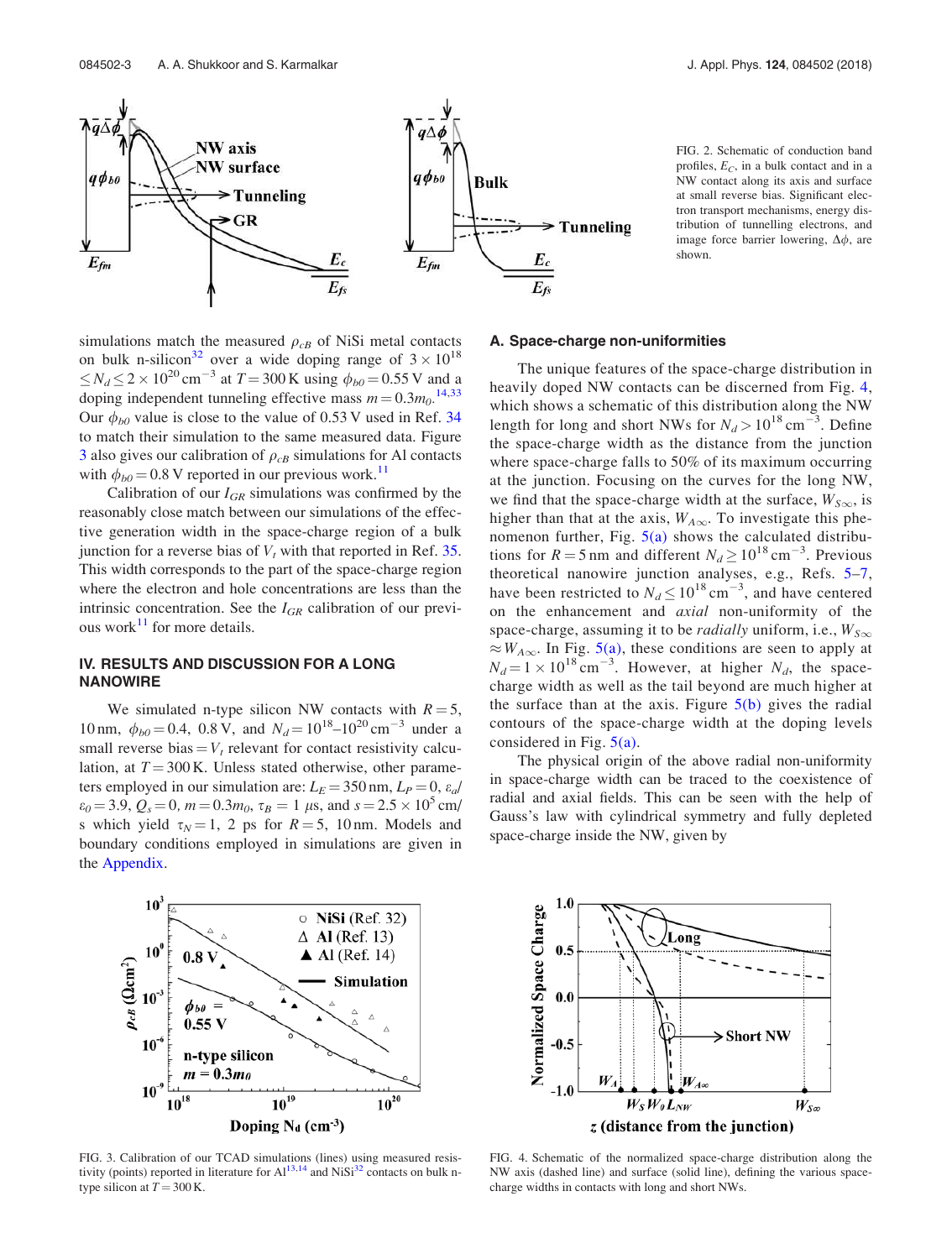

FIG. 5. (a) Simulated normalized space-charge distribution as a function of distance from the contact to a long NW (solid line) and a bulk contact (dashed line) at different doping levels. The solid line with lower space-charge width corresponds to the axis and the other to the surface. (b) Radial variation of the space-charge width  $W(r)$  normalized to its surface value  $W_{S\infty}$ , for doping levels of (a). The colour variation from red to blue amounts to space-charge variation from its maximum to 50% of the maximum value. See the first para of Sec. IV for values of parameters other than those shown here.

$$
\frac{E_r}{r} + \frac{\partial E_r}{\partial r} + \frac{\partial E_z}{\partial z} = \frac{qN_d}{\varepsilon_s},\tag{1}
$$

where  $E_r$  and  $E_z$  are radial and axial fields. If the spacecharge is induced predominantly by the radial field  $E_r$ , then the  $\partial E_z/\partial z$  term would be negligible and the charge picture would be similar to a fully depleted side-bonded contact with radially uniform space-charge. Similarly, a radially uniform space-charge analogous to that of a planar junction would exist, if the space-charge is predominantly due to the axial field  $E_z$ , wherein the radial terms of (1) are negligible. Since the potential drop from the metal contact to any point on the space-charge edge is the same  $=$  built-in voltage for all  $r$ , a radially non-uniform space-charge width must mean that the solution of Eq. (1) has radially varying  $E_z$ . This is possible only if both the radial and axial terms of Eq. (1) are significant, i.e., the space-charge is due to both  $E_r$  and  $E_z$ . Further,  $E_r$  must have a non-linear radial variation, so that first two terms of the LHS and thus  $E_z$  would be a function of r.

An important implication of the above large radial variation of the space-charge width is that it is not possible to define a unique space-charge width for junctions between a heavily doped NW and metal. Recall<sup>5,22,26,36,37</sup> that a plane space-charge edge was a key assumption in the derivation of an analytical model for the space-charge width in moderately doped NW junction arrays. The curved nature of the spacecharge edge [Fig.  $5(b)$ ] in heavily doped NW junctions would necessitate the identification of an alternate assumption to derive an analytical model for the space-charge region in these junctions. To aid the derivation of such an analytical model and for use in NW device design until such a derivation becomes possible, Figs.  $6(a)$  and  $6(b)$  reports the calculations of  $W_{S\infty}$  and  $W_{A\infty}$  as a function of  $N_d$  for different R and  $\phi_{b0}$ . Figure 6(c) shows that the ratio  $W_{S\infty}/W_{A\infty}$ , which represents the degree of radial space-charge non-uniformity, is a peaked function of  $N_d$ . Also, the ratio decreases with reduction in  $L<sub>E</sub>$  due to the reduction in the surrounding field, and the peak is almost non-existent for  $L<sub>E</sub> = 25$  nm.

We can derive a closed-form estimate of the  $N_d$  corresponding to the peak ratio for large  $L<sub>E</sub>$  and small  $Q<sub>S</sub>$  in Fig. 6(c), by analyzing the distributions of the radial field at the surface,  $E_R$ , and the axial field at the axis,  $E_A$ , over the NW space-charge region at the peak points. By way of example, Fig. 6(d) shows the  $E_R$  and  $E_A$  at the peak point for  $R = 5$  nm and  $\phi_{b0} = 0.8$  V. Let  $E_{Am}$  denote the maximum value of  $E_A$ occurring at the junction and  $f$  the fraction of the NW spacecharge contributing to  $E_A$  so that the fraction (1–f) contributes to  $E_R$ . Based on Gauss's law, we can write

$$
E_{Am} = \frac{qN_dW_{A\infty}}{\varepsilon_s} \cdot f, \quad E_R = \frac{qN_dR}{2\varepsilon_s} \cdot (1 - f). \tag{2}
$$

Figure  $6(d)$  shows that we can approximate  $E_A$  to be linear as a function of distance and  $E_R$  to be constant over  $W_{A\infty}$ . From Eq. (2), constancy of  $E_R$  implies constancy of f with distance. Noting that the area under the  $E_A$  distribution is equal to (built-in potential plus reverse bias of  $V_t$ )  $\approx \phi_{b0}$ , and the space-charge width in a bulk contact with the same doping and barrier height as the NW contact can be written as  $W_B = \sqrt{2\varepsilon_s\phi_{b0}/(qN_d)}$ , we get

$$
W_{A\infty} = W_B / \sqrt{f}.
$$
 (3)

Considering that the non-uniformity is created by the coexistence of radial and axial fields, it is of interest to examine the ratio  $k = E_R/E_{Am}$ . From Eq. (2) and Eq. (3), we can write k as

$$
k = \frac{R}{W_B} \left( \frac{1 - f}{2\sqrt{f}} \right),\tag{4}
$$

which can be transformed as

$$
\frac{W_B}{R} = \frac{1 - f}{2k\sqrt{f}}.\tag{5}
$$

For the four cases shown in Fig.  $6(c)$ , at the  $N_d$  corresponding to the peak points, we calculated  $f$  using the numerically simulated value of  $W_{A\infty}$  from Figs. 6(a) and 6(b) in Eq. (3), and then  $k$  from Eq. (4). We found that  $f$  lies in the range 0.26–0.52 and k in the range 0.18–0.31, but the ratio  $W_B/R$  in Eq. (5) lies within 15% of 2.14. Hence, at the peak point, we approximate Eq.  $(5)$  as the following simple relation for  $W_B$ in terms of R, or equivalently,  $N_d$  in terms of R and  $\phi_{b0}$ 

$$
W_B \approx 2.14R \Rightarrow N_d \approx 0.44 \frac{\varepsilon_s \phi_{b0}}{qR^2}.
$$
 (6)

Table I gives the values of the peak ratio and the doping at which this peak is attained, from Fig.  $6(c)$  as well as from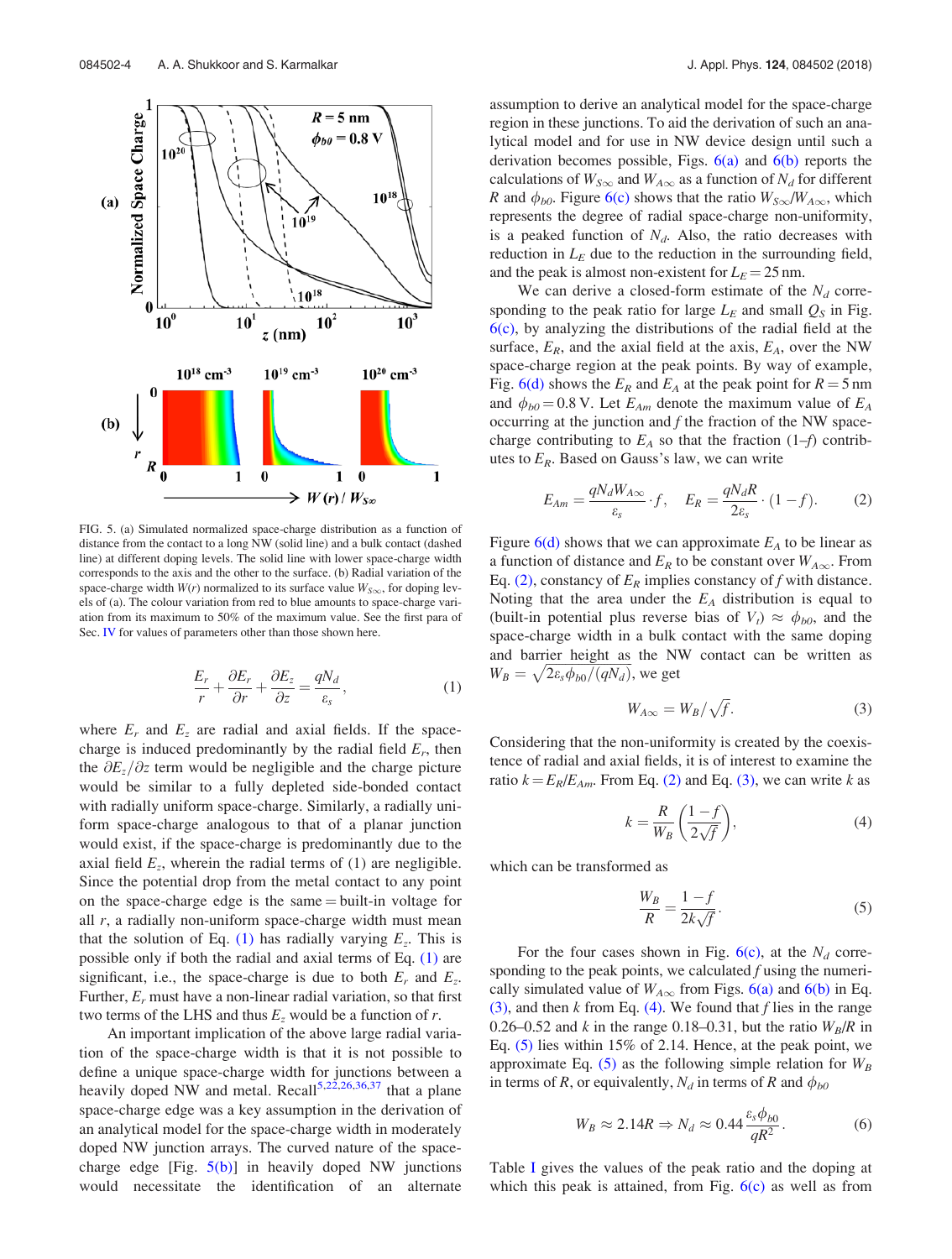

FIG. 6. (a) and (b) Doping dependence of the simulated space-charge width in contacts to long NWs. The bulk spacecharge width is shown for comparison. (c) Doping dependence of radial nonuniformity of the simulated spacecharge width, represented by the ratio of the space-charge width at the surface,  $W_{S\infty}$ , to that at the axis,  $W_{A\infty}$ . (d) Distribution of the radial field at the surface,  $E_R$ , and the axial field at the axis,  $E_A$ , over the NW space-charge width,  $W_{S\infty}$ . See the first para of Sec. IV for values of parameters other than those shown here.

Eq. (6). For  $W_B \gg 2.14R$  or low  $N_d$ , the surrounding field penetrates deep into the NW, while at the other extreme of  $W_B \ll 2.14R$  or high  $N_d$ , the surrounding field penetrates too little, leading to low non-uniformity in either case.

#### B. Generation-recombination and tunneling currents

The simulator estimates  $I_T$  using the non-local electron tunneling model, as per which the tunneling rate between the junction and a point, in a direction perpendicular to the junction area, is represented as a net generation rate  $G_T$  in the electron continuity equation.<sup>38</sup> On the other hand, the  $I_{GR}$  is estimated based on the SRH (Shockley-Reed-Hall) theory, where the electron and hole time constants  $\tau_n$  and  $\tau_p$  are both set equal to  $\tau_N$  to capture the effect of high surface recombination. In order to identify the dominant current mechanism (see Fig. 2) in the metal-NW junction, Fig. 7 shows the conduction band profile,  $E_C$ , generation rate equivalent of tunneling,  $G_T$ , and SRH generation rate  $G_{SRH}$  along the NW axis for a reverse bias of  $V_t$  and different  $N_d$  and  $\phi_{b0}$ . We have considered a NW with  $R = 5$  nm by way of example.

In Figs. 7(a) and 7(b), the peak of  $E_C$  lies below the top of the barrier  $\phi_{b0}$  due to image force barrier lowering,  $\Delta \phi$ ,

TABLE I. Parameters related to the peak space-charge non-uniformity point in Fig.  $6(c)$ .

|    |     | R (nm) $\phi_{b0}$ (V) Peak ratio from Fig. 6(c) From Fig. 6(c) From Eq. (6) | Doping $(10^{18} \text{ cm}^{-3})$ at peak |     |  |
|----|-----|------------------------------------------------------------------------------|--------------------------------------------|-----|--|
|    |     |                                                                              |                                            |     |  |
| .5 | 0.4 | 3.1                                                                          | 3.5                                        | 4.4 |  |
|    | 0.8 | 6.7                                                                          | 8.5                                        | 8.8 |  |
| 10 | 0.4 | 2.9                                                                          | 1.0                                        | 1.1 |  |
|    | 0.8 | 5.7                                                                          | 3.0                                        | 2.2 |  |

which increases with the peak electric field or gradient of  $E_C$ at the junction, and hence with  $N_d$ . The value of  $E_C$  corresponding to the peak  $G_T$  represents the energy location of peak emission depicted by the horizontal arrow representing tunneling in Fig. 2; analogously, the energy width of this emission is derived by projecting the effective generation width from the z-axis on to  $E_C$ . Using this approach, we can see that, independent of the value of  $\phi_{b0}$ , the energy location of peak emission or tunneling is close to the top of the barrier for  $N_d = 1 \times 10^{18} \text{ cm}^{-3}$  and near the middle of the barrier for  $N_d = 1 \times 10^{19} \text{ cm}^{-3}$  indicating thermionic field emission in these cases; the peak emission is near the bottom of the barrier or the Fermi-level for  $N_d = 1 \times 10^{20} \text{ cm}^{-3}$  indicating field emission. Figure 7(c) shows the  $G_{SRH}$  for  $N_d = 1 \times 10^{18}$  cm<sup>-3</sup> alone, for which it turns out to be significant as will be explained shortly. The  $G_{SRH}$  peak location lies within 75 nm from the junction. In Figs. 7(a)–7(d), for both  $G_T$  and  $G_{SRH}$ , we define the effective generation width as the distance between the locations on the z-axis where the generation rate falls to 10% of its peak. Based on the peak location and effective width, we find that the SRH generation happens close to the junction within <12% of the space-charge width  $W_{S\infty}$  $\approx$   $W_{A\infty}$  shown in Fig. 6(a). The area under the generation rate represents current density, which when integrated over the NW cross-section yields the current. This is how the tunneling current,  $I_T$ , is derived from  $G_T$ , and generation-recombination current,  $I_{GR}$ , is derived from  $G_{SRH}$ .

Consider the situation for  $\phi_{b0} = 0.8 \text{ V}$ . For  $N_d = 10^{18} \text{ cm}^{-3}$ , the peak  $G_{SRH}$  [see Fig. 7(c)] is more than 100 times higher and its effective width  $\sim$ 20 times higher than those of  $G_T$  [see Fig. 7(a)], indicating the dominance of  $I_{GR}$  over  $I_T$ . However, similar simulations for  $N_d = 10^{19}$  cm<sup>-3</sup> and  $10^{20}$  cm<sup>-3</sup> show that  $I_T$  dominates over  $I_{GR}$  by more than two orders of magnitude at these doping levels. For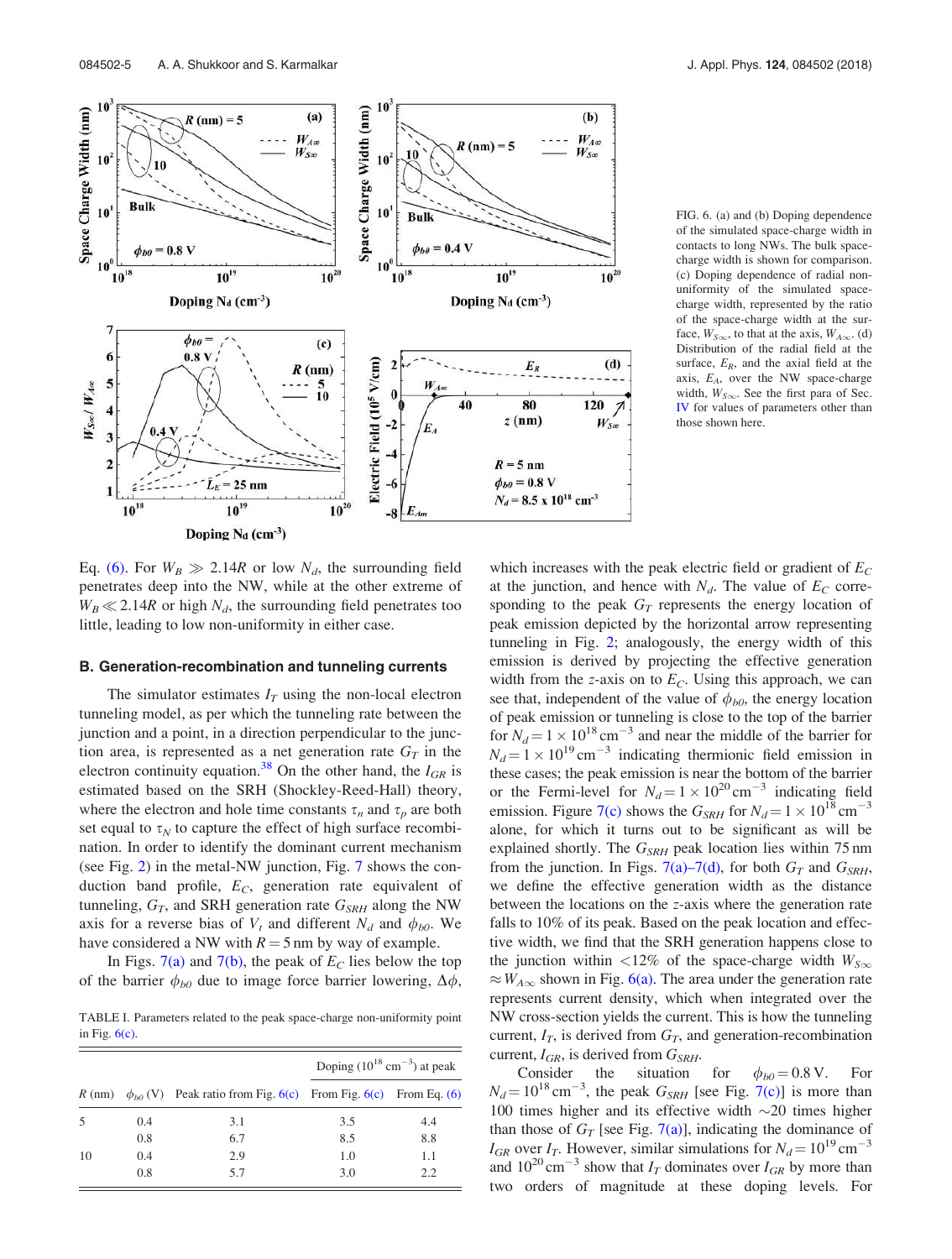

FIG. 7. Axial variation of the simulated conduction band edge,  $E_C$ (dashed line) and generation rate,  $G_T$ , representing tunnelling (solid line) in contacts to long NWs with  $R = 5$  nm, for different doping levels and barrier heights  $\phi_{b0} = 0.8 \text{ V}$  (a) and 0.4 V (b).  $E_C = 0$  represents the metal Fermilevel. Axial variation of the simulated SRH generation rate,  $G_{SRH}$ , at different doping levels is given in (c) and (d). See the first para of Sec. IV for values of parameters other than those shown here.

 $\phi_{b0}$  = 0.4 V,  $I_T$  dominates over  $I_{GR}$  by more than six orders of magnitude at all doping levels in the range  $N_d = 10^{18} - 10^{20} \text{ cm}^{-3}$ . In Fig. 7(c),  $G_{SRH}$  is much smaller at  $\phi_{b0}$  = 0.4 V than at  $\phi_{b0}$  = 0.8 V, because 0.4 V < half of silicon bandgap =  $0.55$  V; consequently, throughout the NW space-charge region, the hole concentration,  $p$ , is much less than the electron concentration,  $n$ , implying the absence of a point where  $p = n$  around which SRH generation occurs.

#### C. Current non-uniformities

The axial and radial current distributions in the NW can be explained in the light of radial non-uniformity in the space-charge region and behaviors of  $I_{GR}$  and  $I_T$  discussed so far. Some prior studies<sup>5-7</sup> on NWs have approximated the current density to be uniform over the area of the crosssection. As we show below, this approximation breaks down for  $N_d$  and R considered in this work.

Figure 8 gives the axial distribution of the current density,  $|J_z|$ , directed along the NW length, at the axis and the surface; this corresponds to a situation where  $I_{GR}$  is dominant, and is chosen for illustration since its features include those observed when  $I_T$  dominates. The location where the  $|J_z|$  distribution at the axis crosses that at the surface coincides with the  $G_{SRH}$  peak location in Fig. 7(c). From this location, the generated holes move towards the junction while the generated electrons move away due to the axial field [see Fig.  $1(a)$ ]; simultaneously, the radial electric field moves the holes towards the surface and electrons towards the axis. Thus, close to the junction, the  $|J_z|$  is due to holes and higher at the surface than at the axis, while away from the junction,  $|J_z|$  is due to electrons and higher at the axis than at the surface. Much farther away from the junction, the  $|J_z|$  at the axis and surface approach each other due to progressive fall in the radial field. In a nutshell,  $|J_z|$  due to electrons tends to be uniform far away from the junction, but radially non-uniform with higher value at the axis than the surface as the junction is approached. This feature associated with the electron current is applicable even when  $I_T$  dominates, since tunneling current in an n-type NW is due to electrons alone, and so is common to all values of  $N_d$  and  $\phi_{b0}$ . However, as we discuss below, when  $I_T$  dominates, the radial non-uniformity in  $G_T$  accentuates the radial non-uniformity of  $|J_z|$  due to the radial electric field.

Figure 9(a) shows the detailed radial variation of  $|J_z|$  in a normalized form for  $R = 5$  nm,  $\phi_{b0} = 0.4$ , 0.8 V,  $N_d = 10^{18}$ ,  $10^{20}$  cm<sup>-3</sup> and an in-between  $N_d$  value at which the spacecharge non-uniformity is the maximum (see Table I). At  $N_d = 1 \times 10^{18} \text{ cm}^{-3}$ , the non-uniformity is the smallest regardless of whether  $\phi_{b0} = 0.4$  V for which  $I_T$  dominates or  $\phi_{b0} = 0.8 \text{ V}$  for which  $I_{GR}$  dominates. This is because, as argued above, this non-uniformity is radial field related; simulations confirm that at  $N_d = 1 \times 10^{18} \text{ cm}^{-3}$ ,  $G_{SRH}$  and  $G_T$  are approximately constant radially because  $W_{S\infty}$  and  $W_{A\infty}$  are almost the same [see Fig.  $6(c)$ ]. For higher  $N_d$ , where  $I_T$ 



FIG. 8. Variation of the simulated axial current density along the NW axis and surface as a function of distance from the contact to a long NW, where generation-recombination dominates over tunnelling. See the first para of Sec. IV for values of parameters other than those shown here.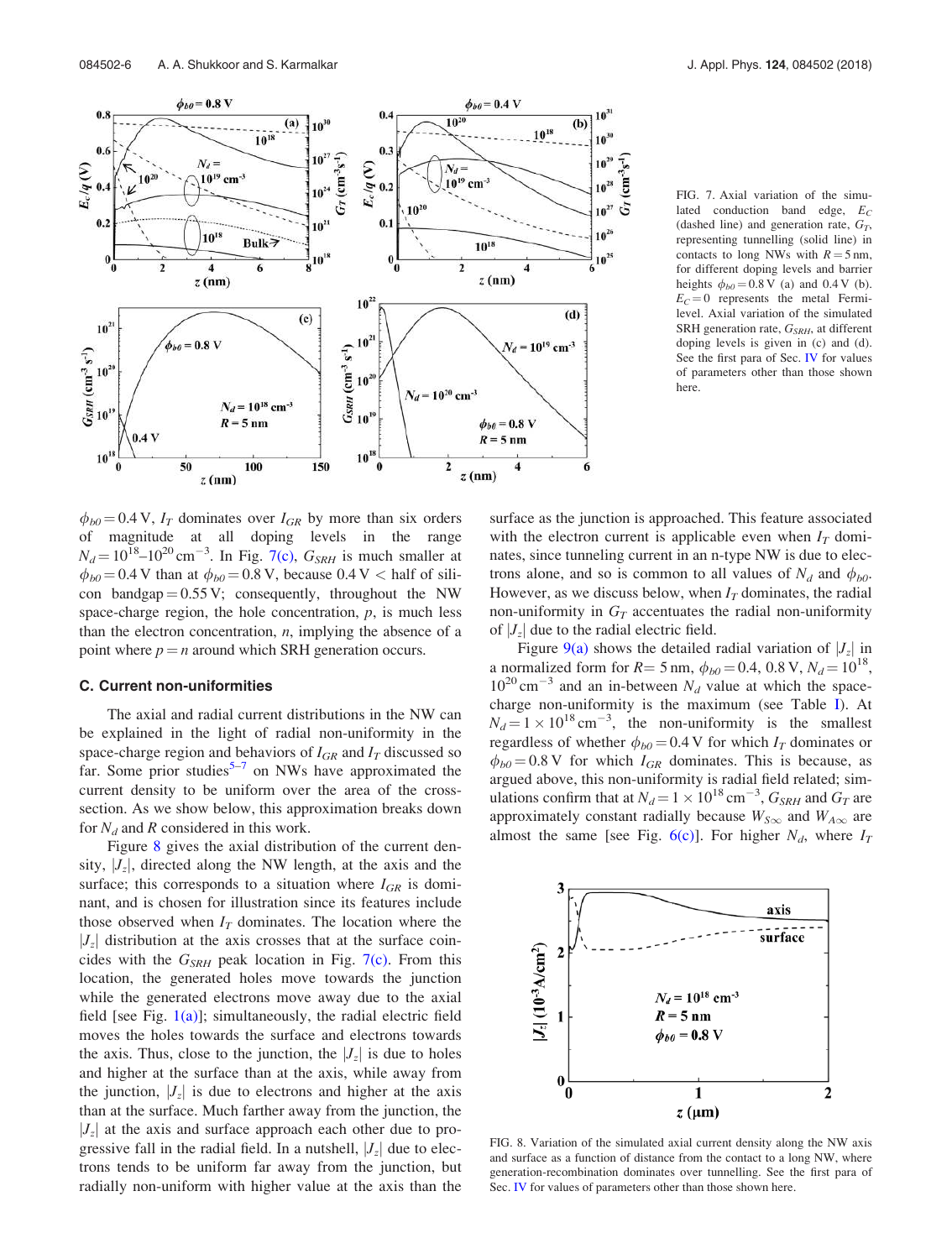

FIG. 9. (a) Radial non-uniformity of the normalized axial current density at different doping levels and barrier heights in a contact to a long NW. (b) Axial current density at different surface charges. Normalized variation is given in the inset. See the first para of Sec. IV for values of parameters other than those shown here.

dominates regardless of  $\phi_{b0}$ , the non-uniformity in  $|J_z|$  is higher and peaks at  $N_d$  corresponding to peak space-charge non-uniformity. This  $|J_z|$  non-uniformity is therefore linked to non-uniformity in space-charge width, and hence in  $G_T$ , apart from the radial field. Simulations show that peak  $G_T$  decreases from axis to surface by 7.2–23 times for  $N_d = 10^{19} - 10^{20}$  cm<sup>-3</sup>. This is because  $G_T$  depends strongly on the  $E_C$  distribution. Smaller electric field along the NW surface causes lesser image force barrier lowering  $\Delta \phi$  (see Fig. 2) and higher tunneling distance, both of which reduce the tunneling probability. It is seen that, when non-uniformity peaks, for  $R = 5$  nm, the current density at the axis is 2.5 (10) times that at the surface for  $\phi_{b0} = 0.4$  (0.8) V; for  $R = 10$  nm, the current density at the axis is 2.6 (13) times higher than at the surface.

Figure  $9(b)$  illustrates the effect of  $Q_S$  on the radial distribution of  $|J_z|$  when  $I_T$  dominates. It is seen that positive (negative)  $Q<sub>S</sub>$  which increases (decreases) the effective n-type doping, raises (lowers) the current due to reduction (expansion) in space-charge width. However, the current distribution plotted in a normalized form as in the inset of Fig. 9(b) shows that  $Q_S$  does not affect radial non-uniformity.

# D. Contact resistivity

In a previous work, $11$  we discussed the doping dependence of  $\rho_{cN\infty}$  of Al, Pt, and PtSi contacts<sup>12–14</sup> which have a high  $\phi_{b0} = 0.8$ –1.0 V to n-type Si. In the present work, we focus on the  $\rho_{cN\infty}$  of NiSi, TiSi, ErSi<sub>x</sub>, and YbSi<sub>x</sub> contacts<sup>12,20,21</sup> which have a low intrinsic barrier height of  $\phi_{b0} = 0.4$ –0.6 V to n-type NW, and point out how these contacts behave differently than those with higher barrier heights studied in our previous work.<sup>11</sup>

Figure 10(a) shows the doping dependence of  $\rho_{cB}$  and  $\rho_{cN\infty}$  for  $R = 5$  nm and large  $L_E$ . For  $\phi_{b0} = 0.4{\text{-}}0.6$  V, it is seen that both  $\rho_{cN\infty}$  and  $\rho_{cB}$  decrease monotonically over the entire doping range. This is because  $I_T$  dominates over  $I_{GR}$  in bulk junctions, as well as in NW junctions with these  $\phi_{b0}$  as discussed above;  $I_T$  is known to increase with doping. Further,  $\rho_{cN\infty}$  is higher than  $\rho_{cB}$  since NW junctions have a



FIG. 10. (a) Simulated doping dependence of the resistivity  $\rho_{cN\infty}$  of contacts to long NWs and  $\rho_{cB}$  of bulk contacts at different barrier heights and  $T = 300$  K. (b) Doping dependence of the simulated ratio  $\rho_{cN\infty}/\rho_{cB}$  at different barrier heights and NW radii. (c) Same as (b) for different values of contact extension,  $L_F$ , and metal protrusion,  $L_P$ . (d) Same as (b) for different values of surface charge,  $Q_S$ . See Ref. 11 for results similar to (c) and (d) at  $\phi_{b0}$  = 0.8 V. See the first para of Sec. IV for values of parameters other than those shown here.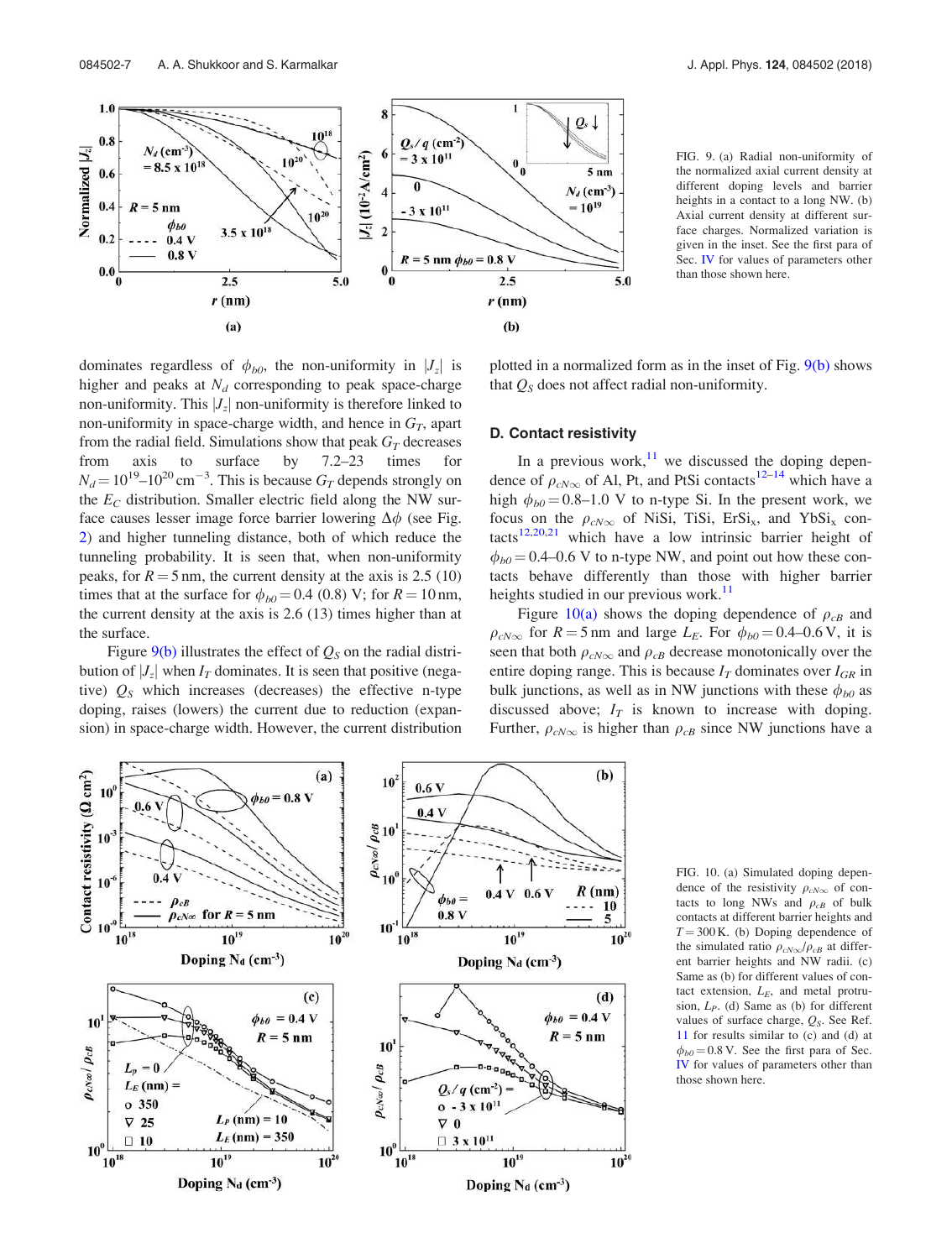higher space-charge width and hence a lower  $I_T$  than bulk junctions.<sup>7,11</sup> In contrast, for  $\phi_{b0} = 0.8 \text{ V}$ ,  $\rho_{cN\infty}$  is seen to be less than  $\rho_{cB}$  for  $N_d < 2 \times 10^{18}$  cm<sup>-3</sup> and increasing with doping up to  $N_d = 5 \times 10^{18} \text{ cm}^{-3}$ . Our previous work<sup>11</sup> attributed this to the dominance of  $I_{GR}$  in the NW junction in this doping range. The present work illustrates this feature with the help of the  $G_{SRH}$  distribution in the NW [see Fig. 7(c)] and  $G_T$  distributions in the bulk and NW [see Fig.  $7(a)$ ]. The area under the  $G_{SRH}$  distribution is seen to be much higher than that under bulk  $G_T$ , which in turn is much higher than that under NW  $G_T$ . The area under  $G_{SRH}$  is high because the NW has a much higher space-charge width and lower lifetime than a bulk junction. Figures  $7(c)$ – $7(d)$  shows that the area under the  $G_{SRH}$  distribution, and hence  $I_{GR}$ , decreases with doping. This is why  $\rho_{cN\infty}$  increases with doping up to  $N_d = 5 \times 10^{18} \text{ cm}^{-3}$ . The fall in  $\rho_{cN\infty}$  beyond this doping is due to the dominance of  $I_T$  which increases with doping.

It is of interest to discuss doping dependence of the ratio  $\rho_{cN\infty}/\rho_{cB}$  given in Figs. 10(b)–10(d). A model of this ratio allows one to predict  $\rho_{cN\infty}$  from measured or modeled  $\rho_{CB}$ .<sup>13,39</sup> Moreover, this ratio depends on device physics alone, since the process and measurement related variations in  $\rho_{cN\infty}$  and  $\rho_{cB}$  cancel each other out in this ratio, when  $\rho_{cN\infty}$  and  $\rho_{cB}$  correspond to similar processes or extraction procedures. In Fig. 10(b),  $\rho_{cN\infty}/\rho_{cB}$  decreases with  $N_d$ monotonically for  $R = 5$  nm,  $\phi_{b0} = 0.4$  V, and  $R = 10$  nm,  $\phi_{b0} \leq 0.6$  V, where the current is dominated by  $I_T$ . The  $\rho_{cN\infty}/I_T$  $\rho_{cB} \rightarrow 1$  for  $N_d > 1 \times 10^{20} \text{ cm}^{-3}$ , since the current in the NW contact approaches that in the bulk contact, because the NW space-charge distribution at the axis is almost same as in the bulk contact [see Fig.  $5(a)$ ] and uniform over most of the NW cross-section except near the surface [see Fig.  $5(b)$ ]. However, for higher values of  $\phi_{b0}$ ,  $I_{GR}$  becomes more and more significant for  $N_d \sim 1 \times 10^{18} \text{ cm}^{-3}$ . Consequently, towards lower doping levels, the  $\rho_{cN\infty}/\rho_{cB}$  versus  $N_d$  curve for  $R = 5$  nm flattens for  $\phi_{b0} = 0.6$  V and falls drastically to 0.1 for  $\phi_{b0} = 0.8$  V, while the same curve for  $R = 10$  nm and  $\phi_{b0} = 0.8 \text{ V}$  falls to 0.84.

Figure 10(c) gives the reduction in  $\rho_{cN\infty}/\rho_{cB}$  as the surrounding field is reduced by decreasing the contact extension  $L_E$  or increasing metal protrusion  $L_P$ . The effect of  $Q_s$ , shown in Fig. 10(d), can be explained as follows. A  $Q_s$  of opposite polarity to that of ionized n-type dopants, i.e., a negative  $Q_s$ , depletes the NW which increases the space-charge width at any  $N_d$ , reducing  $I_T$  and increasing  $I_{GR}$  in the NW. At higher  $N_d$  where tunneling dominates, reduced  $I_T$  raises  $\rho_{cN\infty}/\rho_{cB}$ ; as one moves towards lower  $N_d$ , generation-recombination comes into play dropping  $\rho_{cN\infty}/\rho_{cB}$ . On the other hand, a  $Q_s$ of the same polarity as that of ionized n-type dopants reduces the space-charge width, increasing  $I_T$  in the NW and hence reducing  $\rho_{cN\infty}/\rho_{cB}$ . The data given in Figs. 10(c) and 10(d) corresponds to  $\phi_{b0} = 0.4 \text{ V}$ , since the data for higher  $\phi_{b0}$  = 0.8 V was discussed in our prior work.<sup>11</sup>

# V. RESULTS AND DISCUSSION FOR A SHORT NANOWIRE

The analysis presented so far pertains to the effects of the surrounding field and surface defects in contacts to long

NWs [see Fig. 1(a)] whose length  $L_{NW} \gg W_{S\infty}$  is shown in Figs.  $6(a)$  and  $6(b)$ . However, in practical contacts with  $N_d \le 10^{19}$  cm<sup>-3</sup> where  $W_{S\infty}$  is high, we may have  $L_{NW} \le W_{S\infty}$ . The present section analyzes how reduction of  $L_{NW}$  to values comparable to or less than  $W_{S\infty}$  [see Fig. 1(b)] affects the space-charge non-uniformity, current non-uniformity, and  $\rho_{cN}$ . We anticipate that shortening  $L_{NW}$  below  $W_{S\infty}$  will reduce the surrounding field effects, making NW contact approach the bulk characteristics. However, as we show, while the resulting change in radial non-uniformity of space-charge is significant, that in similar non-uniformity of the current density is not, and the change in current or  $\rho_{cN}$  is disproportionately smaller than that in  $L_{NW}$ .

#### A. Space-charge non-uniformities

Focus on the schematic of the space-charge distribution for short NWs in Fig. 4. The positive distribution corresponds to NW depletion charge associated with the metal contact, and the negative distribution to the inversion charge associated with the NW-substrate junction. The distribution has three critical space-charge widths— $W<sub>S</sub>$ ,  $W<sub>A</sub>$  analogous to  $W_{S\infty}$ ,  $W_{A\infty}$ , respectively, and the distance,  $W_0$ , of the zero space-charge point from the metal contact. All these three are  $\langle L_{NW}$ , since the edge of this space-charge layer cannot go beyond the edge of the inversion layer formed by the electrons transferred from the heavily doped substrate into the lightly doped NW. We have  $W<sub>S</sub> > W<sub>A</sub>$  for reasons mentioned in Sec. IV for long NWs. However,  $W_0$  at the axis is seen to be the same as that at the surface, the reason for which is clear from the following logic. Suppose, for the metal contact,  $W_0$  at the surface were to exceed that at the axis due to the surrounding field effect, the same condition should hold for  $W_0$  of the NW-substrate junction as well; this is not possible since the sum of the  $W<sub>0</sub>$  of the metal contact and that of the NW-substrate junction equals  $L_{NW}$ , both at the axis and at the surface.

Figure 11 reports the calculations of the space-charge distribution as  $L_{NW}$  is reduced for typical NW contact configurations. The maximum values of  $L_{NW}$  in Figs. 11(a) and 11(b) have been chosen as  $\approx W_{S\infty}$  of the contact structures in the respective figures. The smaller  $L_{NW}$  in Fig. 11(a) have been chosen as  $\leq W_{A,\infty}$ ; however, the smaller  $L_{NW}$  in Fig. 11(b) is  $>W_{A\infty}$  since a NW having  $L_{NW} = W_{A\infty} = 16.2$  nm would be too short for practical realization. On reduction in  $L_{NW}$ , all the three critical space-charge widths— $W_A$ ,  $W_S$ ,  $W_O$ , and the space-charge tails  $(W_0-W_A)$  at the axis and  $(W_0-W_S)$ at the surface, are seen to fall in Figs.  $11(a)$  and  $11(b)$ . However,  $W_A$  falls in Fig. 11(a) but not much in Fig. 11(b). This is because the depth of radial penetration of  $E_r$  relative to R is more in Fig.  $11(a)$  than in Fig.  $11(b)$  due to the larger  $L_D/R$  ratio in the former, where  $L_D$  is the Debye length. Figure 12 illustrates that NW shortening reduces the radial non-uniformity of the space-charge width defined by the ratio  $W_S/W_A$ , due to the reduction in surrounding field effects, and shifts the  $N_d$  at which the peak non-uniformity is attained to higher doping levels. The reduction in nonuniformity can be understood with the help of Fig. 1(b), where some of the field lines terminating on the metal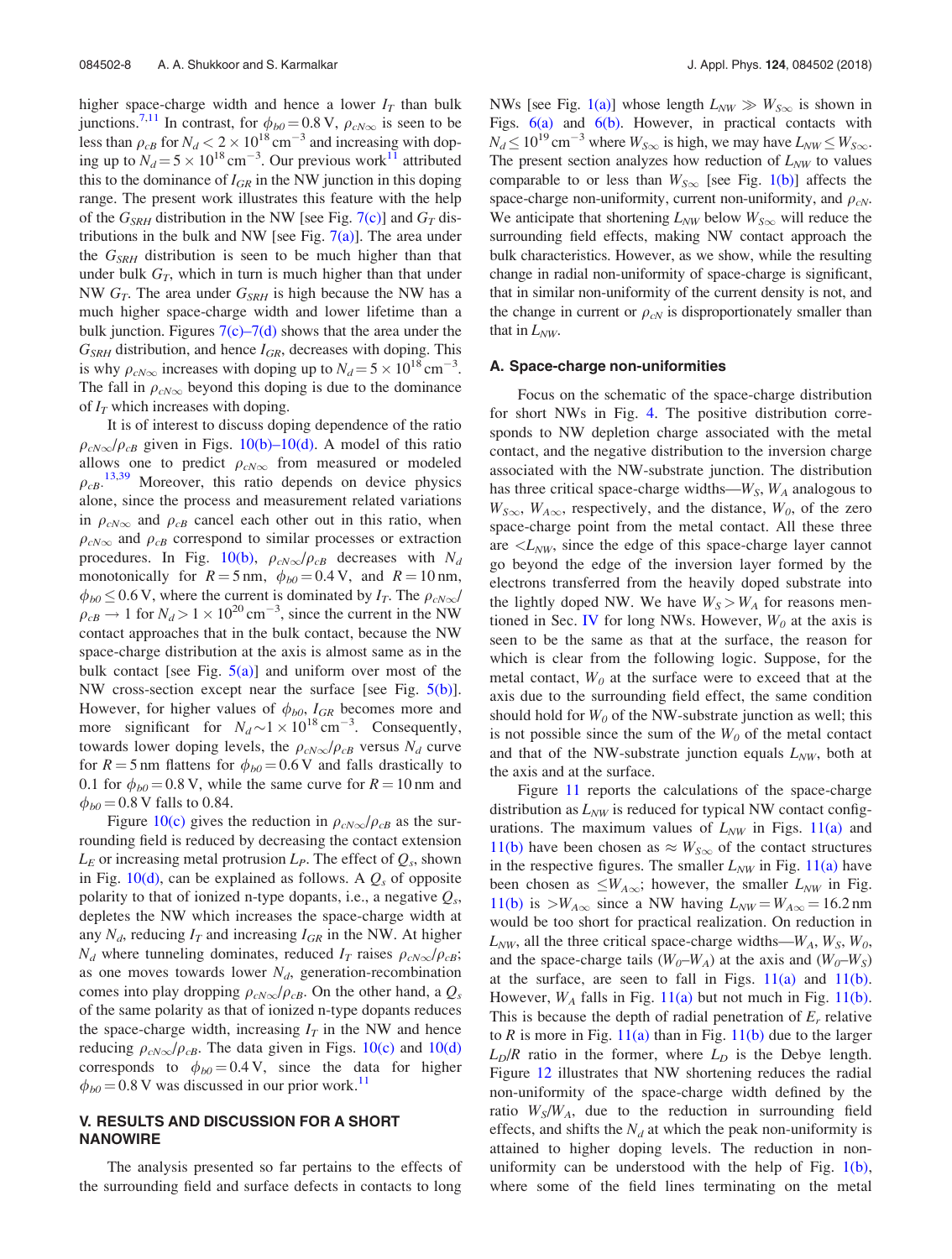



FIG. 12. Simulated reduction in radial non-uniformity of the space-charge width as the NW length is reduced. The non-uniformity is represented by the ratio of the space-charge width at the surface,  $W<sub>S</sub>$ , to that at the axis,  $W<sub>A</sub>$ . See the first para of Sec. IV for values of parameters other than those shown here.

contact come from the  $n^+$  substrate rather than the NW, reducing the surrounding field effects on the NW.

#### B. Current non-uniformities

Figure 8 showed the axial distribution of the  $I_{GR}$  dominated current density,  $|J_z|$ , in a long NW, directed along the NW length at the axis and the surface. The changes in this distribution due to NW shortening are shown in Fig. 13(a). The current density falls because a reduction in space-charge width lowers the GR current. The location near the contact, where the  $|J_z|$  distribution at the axis crosses that at the surface, moves closer to the contact. A similar cross-over point

FIG. 11. Simulated normalized spacecharge distribution along the axis (dashed line) and surface (solid line) as a function of distance from the contact, for different NW lengths,  $L_{NW}$ . Spacecharge edge is located at the point of intersection of the distribution with the horizontal line at normalized space charge  $= 0.5$ . See the first para of Sec. IV for values of parameters other than those shown here.

appears near the NW-substrate junction where the radial electric field is inwards, i.e., in a direction opposite to that near the contact [see Fig.  $1(b)$ ]. The electrons generated near the contact move towards the NW-substrate junction; on entering the junction space-charge region, they are moved towards the surface by the inward radial field, increasing the current density at the surface.

Figure 13(b) shows the detailed radial variation of  $|J_z|$  in a normalized form for the NW contact configurations considered in Fig. 11. As  $L_{NW}$  is reduced,  $W_A$  and  $W_S$  fall, raising the tunneling current but reducing the GR current. Hence, if a contact is tunneling dominated in the long NW case, it would continue to be so on shortening of the NW; for this reason, the contact of Fig.  $11(b)$  is tunneling dominated for all  $L_{NW}$ . As far as the contact of Fig.  $11(a)$  is concerned, it is GR dominated in the long NW case; since GR current reduces on shortening the NW, we used simulation to confirm that it is indeed GR dominated for all  $L_{NW}$  considered in this figure. It is interesting to note that, while the radial distribution of *absolute*  $|J_z|$  and hence contact resistivity  $\rho_{cN}$  are affected by reduction in  $L_{NW}$ , the radial distribution of *normalized*  $|J_z|$ , shown in Fig. 13(b), which reflects the radial current non-uniformity is seen to be relatively insensitive to  $L_{NW}$  in both tunneling and GR dominated contacts. The reason for this is that, as argued in Sec. IV C, the current nonuniformity arises from  $G_T$  non-uniformity and radial electric field close to the metal contact, where they are not affected much by reduction in  $L_{NW}$ . In contrast, the radial nonuniformity in the space-charge width discussed above is significant since it arises from the radial electric field away from the contact, which depends on  $L_{NW}$ .



FIG. 13. (a) Comparison of axial current density along the NW axis and surface in contacts to NWs of different lengths  $L_{NW}$ , where generationrecombination dominates over tunnelling. (b) Radial non-uniformity of the axial current density at different  $L_{NW}$ for contacts with tunnelling and GR dominated current. See the first para of Sec. IV for values of parameters other than those shown here.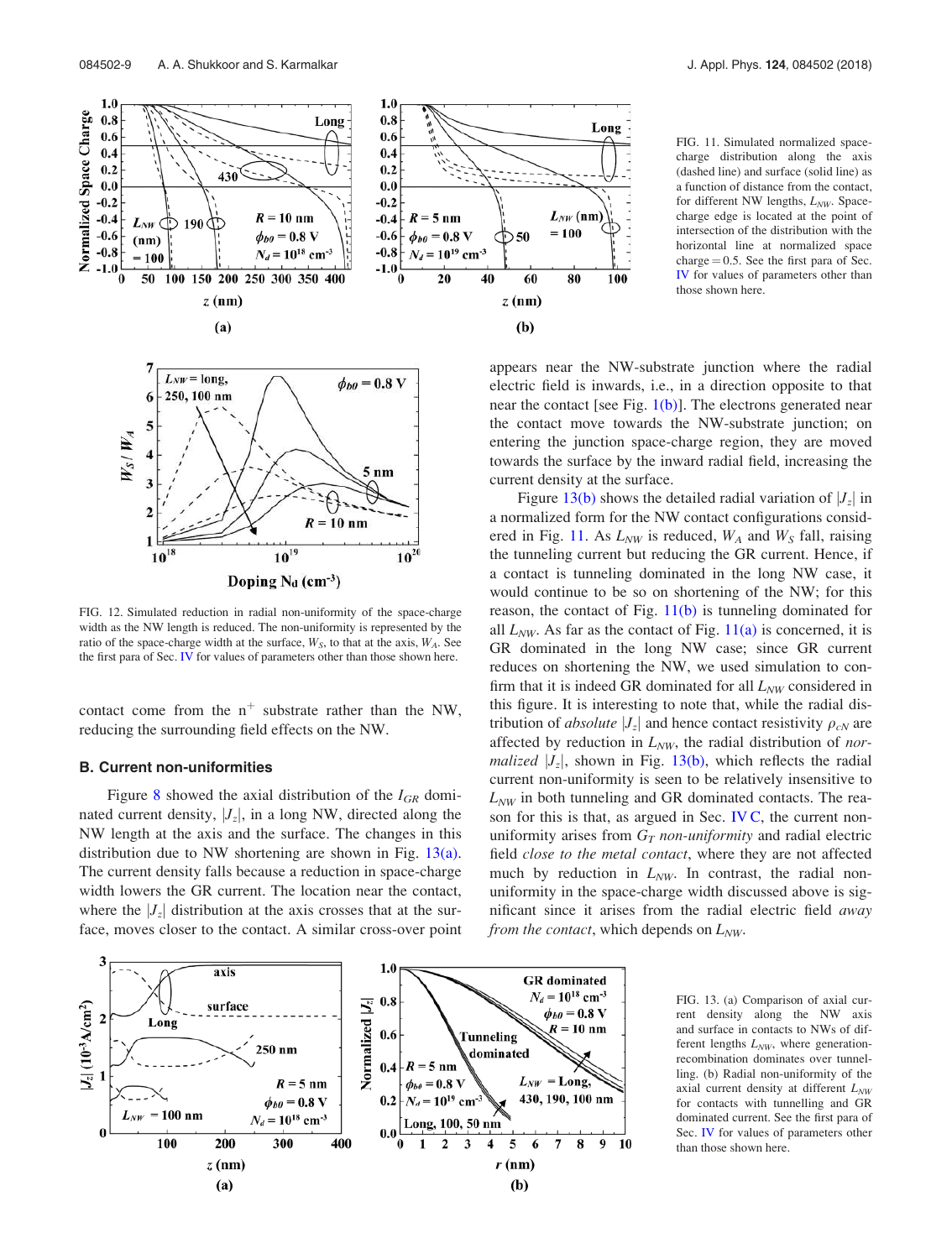#### C. Contact resistivity

Simulations show that the resistivity of the NWsubstrate junction is much less than the  $\rho_{cN}$  of the metal contact being studied. The simulated changes in  $\rho_{cN}$  due to shortening of  $L_{NW}$  are reported in Fig. 14 for a variety of NW contact structures. The values of  $N_d$ ,  $\phi_{b0}$ , R, and  $L_{NW}$ chosen are such that  $L_{NW}$  is realizable and comparable to or less than  $W_{S_{\infty}}$ , and both GR dominated and tunneling dominated contacts are covered. It is seen that, in the range of  $L_{NW}$  considered, the changes in  $L_{NW}$  do not alter the dominant current mechanism. Further, the reduction in  $L_{NW}$ increases the  $\rho_{cN}$  of GR dominated contacts (curves a, b), and reduces the  $\rho_{cN}$  of tunneling dominated contacts (curves  $c, d$ ; this can be attributed to the fall in GR current but rise in tunneling current on reduction in space-charge width. On the other hand, consider fixing  $L_{NW}$  and altering  $N_d$ ,  $\phi_{b0}$  or R so as to increase  $W_{S\infty}$  or  $W_{A\infty}$ . Such changes are seen to reduce  $\rho_{cN}$  if the contact remains tunneling dominated in spite of the changes (curves c, d), but increase  $\rho_{cN}$  if either the contact remains GR dominated (curves  $a, b$ ) or changes from tunneling dominated to GR dominated (pairs of curves  $a, c$  or  $a, d$  or  $b, c$  or  $b, d$ ).

Consider the contacts showing maximum changes in  $\rho_{cN}$ with NW shortening (curves  $a$  and  $d$ ). We find that, the 6 times change in the  $\rho_{cN}$  of GR dominated contact is  $\ll 20$ times change in  $L_{NW}$  from 1013 nm ( $=W_{S\infty}$ ) to 50 nm, and the  $1/0.43 = 2.3$  times change in the  $\rho_{cN}$  of tunneling dominated contact is  $\ll 9.7$  times change in  $L_{NW}$  from 486 nm  $(=W_{S\infty})$  to 50 nm. The reason why the change in current or  $\rho_{cN}$  is disproportionately smaller than that in  $L_{NW}$  is that both



| Curve                     | $\overline{a}$ |           | c         | a         |
|---------------------------|----------------|-----------|-----------|-----------|
| $N_d$ (cm <sup>-3</sup> ) | $10^{18}$      | $10^{18}$ | $10^{19}$ | $10^{18}$ |
| $\phi_{b0}$ (V)           | 0.8            | 0.8       | 0.8       | 0.4       |
| $R$ (nm)                  | 5              | 10        |           |           |

FIG. 14. Change in contact resistivity,  $\rho_{cN}$ , due to shortening of the NW length,  $L_{NW}$ ; contact resistivity for the long NW case is denoted as  $\rho_{cN\infty}$ ; the solid circle represents the data for  $L = W_{S_{\infty}}$  and open circle that for  $L = W_{A\infty}$ ; the NW ambient is SiO<sub>2</sub> and T = 300 K. See Figs. 6(a) and 6(b) for values of  $W_{S\infty}$  and  $W_{A\infty}$ , and the first para of Sec. IV for values of NW parameters other than those shown here.

GR and tunneling occur over a small fraction of the spacecharge width near the junction (see Sec.  $IVB$ ) that is not affected much by NW length reduction.

#### VI. SUMMARY AND CONCLUSION

We simulated numerically the effects of the surrounding field and surface defects on small-bias space-charge and current distributions of end-bonded metal contacts having a wide range of intrinsic barrier heights  $\phi_{b0} = 0.4 - 0.8$  V on *thin* n-type silicon NanoWires (NWs) of radius  $R = 5{\text -}10$  nm and *heavy* doping of  $N_d = 10^{18} - 10^{20} \text{ cm}^{-3}$ , embedded in SiO<sup>2</sup> . We found the following qualitative and quantitative trends at room temperature.

The surrounding field causes significant *radial* nonuniformities in space-charge and current distributions for doping  $N_d > 10^{18}$  cm<sup>-3</sup>. This is intriguing since theoretical nanowire analyses in literature, by and large restricted to  $N_d < 10^{18}$  cm<sup>-3</sup>, have found these distributions to be approximately uniform, used this condition to develop an analytical model of the NW junction, and focused their attention on the enhancement of the space-charge and its *axial* rather than radial non-uniformity. When the NW is long, the metal size is large and charge on the nanowire surface is negligible, the space-charge non-uniformity peaks at  $N_d$  for which the bulk depletion width  $\approx 2.14 R$ . At this peak point, for  $\phi_{b0} = 0.4$ (0.8) V, the space-charge width at the surface is  $\sim$ 3 times (6–7 times) that at the axis, while the current density at the axis is  $\sim$ 2.5 times (10–13 times) that at the surface.

The energy location of tunneling is near the top, middle, and bottom of the barrier for  $N_d = 10^{18,19,20}$  cm<sup>-3</sup>, while the physical location of generation-recombination is near the junction within 12% of the space-charge width. For  $\phi_{b0} = 0.8 \text{ V}$  and  $N_d$  up to  $3-5 \times 10^{18} \text{ cm}^{-3}$ , both tunneling and generation-recombination influence the NW contact resistivity,  $\rho_{cN\infty}$ , causing it to vary slowly or even increase, so that for  $R = 5$  (10) nm,  $\rho_{cN\infty}$  is 10 (1.2) times lower at  $N_d = 10^{18}$  cm<sup>-3</sup> but 195 (12) times higher than the bulk contact resistivity,  $\rho_{cB}$ , at  $N_d = 10^{19}$  (4  $\times$  10<sup>18</sup>) cm<sup>-3</sup>. However, generation-recombination falls rapidly as  $\phi_{b0}$  is reduced or  $N_d$  is raised. Hence, for  $\phi_{b0} = 0.8 \text{ V}$  and  $N_d > 5 \times 10^{18} \text{ cm}^{-3}$ or  $\phi_{b0} \le 0.6$  V and all  $N_d$ , independent of R,  $\rho_{cN\infty}$  is governed by tunneling alone, and so, falls rapidly and monotonically with  $N_d$ . For  $R = 5$  nm and  $N_d = 10^{18} (10^{19}) \text{ cm}^{-3}$ ,  $\rho_{cN\infty}$ /  $\rho_{cB}$  = 44 (32) at  $\phi_{b0}$  = 0.6 V and 18 (7) at  $\phi_{b0}$  = 0.4 V. The  $\rho_{cN\infty}/\rho_{cB}$  falls to 1.5–2.5 at  $N_d = 10^{20}$  cm<sup>-3</sup> for all  $\phi_{b0}$  and R.

Practical contacts with  $N_d \leq 10^{19}$  cm<sup>-3</sup> may have a NW length  $L_{NW} \leq$  long NW space-charge width. In such contacts, shortening the  $L_{NW}$  reduces the surrounding field effects, making NW contact approach the bulk characteristics. Thus, the radial non-uniformity in space-charge is reduced, the current in GR dominated contacts falls increasing their  $\rho_{cN}$ , while the current in tunneling dominated contacts rises decreasing their  $\rho_{cN}$ . On the other hand, if  $L_{NW}$  is fixed and  $N_d$ ,  $\phi_{b0}$  or R are altered so as to increase the long NW spacecharge width,  $\rho_{cN}$  reduces if the contact remains tunneling dominated in spite of the changes, but increases if either the contact remains GR dominated or changes from tunneling dominated to GR dominated. However, while the current is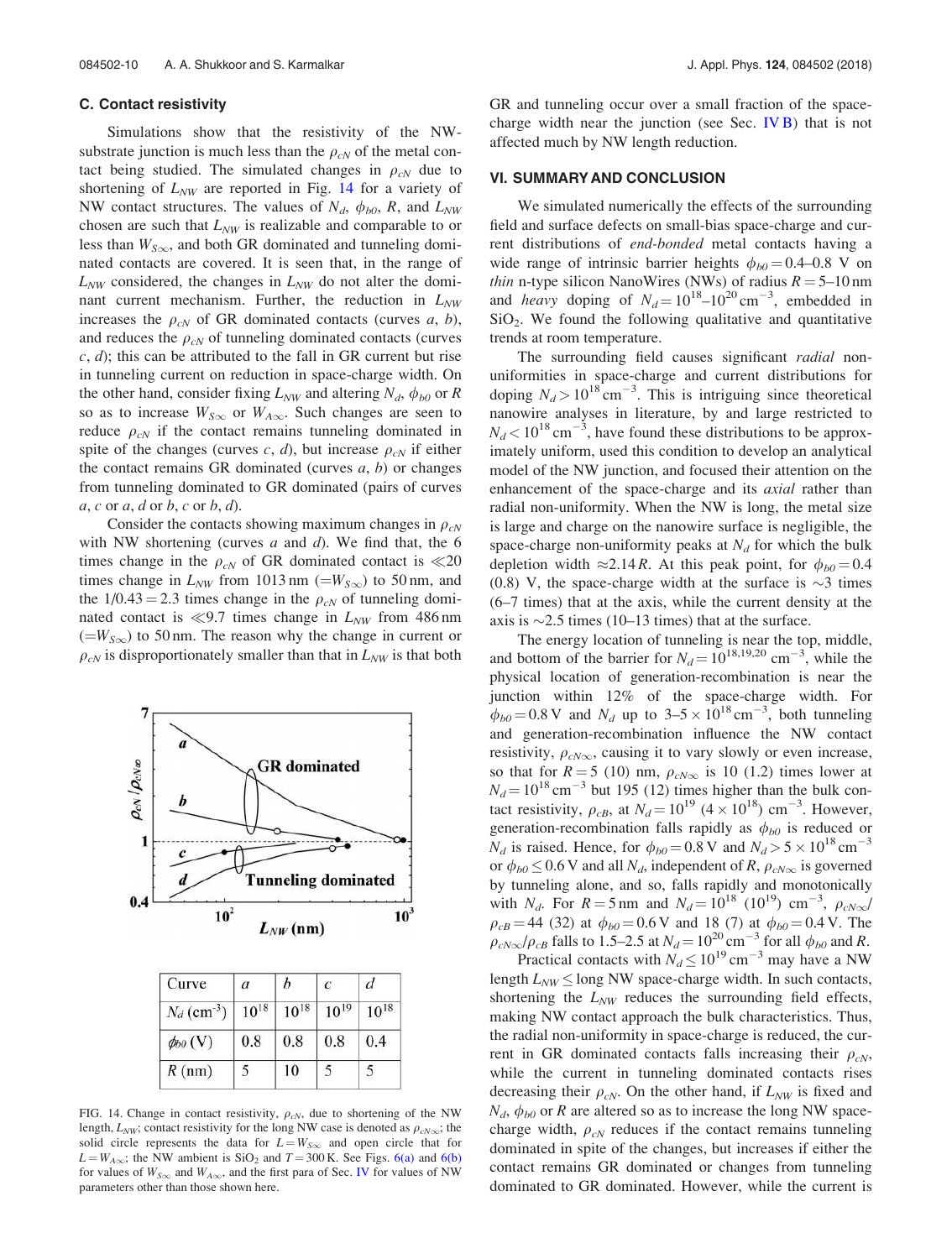affected, its radial non-uniformity is not, and the change in current or  $\rho_{cN}$  is disproportionately smaller than that in  $L_{NW}$ ; e.g., for  $R = 5$  nm,  $\phi_{b0} = 0.8$  V and  $N_d = 1 \times 10^{18}$  cm<sup>-3</sup>, 20 times reduction in  $L_{NW}$  (from 1  $\mu$ m to 50 nm) causes 6 times increase in  $\rho_{cN}$ . This is because the region over which tunneling or GR causing the current and its non-uniformity occur is small and located near the junction; this region is therefore less affected by NW shortening.

Our insights and data regarding the space-charge, current, and contact resistance variations for different  $N_d$ ,  $\phi_{b0}$ , R, and  $L_{NW}$  are useful in different ways. They provide an experimentalist clear qualitative understanding over a wide range of conditions. They are also helpful in the design, characterization, and analytical modeling of NW devices. Our calculations take into account the effects of the surrounding field, surface charge and recombination, contact geometry, dielectric confinement, image force barrier lowering, and heavy doping.

#### ACKNOWLEDGMENTS

The authors would like to thank Dr. Vijaya Kumar Gurugubelli for useful discussions in the domain of nanowire junctions.

#### APPENDIX: SIMULATION METHODOLOGY

We have used TCAD SENTAURUS $31$  for our simulations. This simulator simultaneously solves the Poisson's equation, the drift-diffusion current density equations, and continuity equations for electrons and holes numerically, both inside and outside the NW for an applied reverse bias of thermal voltage indicative of a small bias. Inclusion of the outside dielectric in the simulation is crucial for taking the surrounding field into account. We take into account the heavy doping effects of partial impurity ionization, impurity band formation, Fermi-Dirac statistics, and bandgap narrowing (as per Slotboom's model $31$ ). While estimating impurity ionization, increase in ionization energy due to dielectric confinement<sup>15,28,29</sup> is taken into account. As is known,<sup>15,22</sup> quantum confinement effects can be ignored in Si NWs with  $R \geq 5$  nm.

With regards to the boundary conditions, at the metalsemiconductor junction, the potential is taken as the sum of the built-in potential and applied reverse bias, implying thereby that the potential is zero far away from the junction. The electron and hole densities at this junction are decided by the thermionic emission-diffusion theory<sup>12</sup> with image force barrier lowering,  $\Delta \phi = \sqrt{qE/4\pi \varepsilon_s}$ , where E is the junction field. The electron and hole current density normal to the NW surface are zero. Across this surface, the tangential electric field is assumed to be continuous and the normal displacement vector is assumed to be discontinuous by an amount equal to  $Q_s$ .

The equations for the tunneling equivalent generation rate  $G_T$ , SRH generation rate  $G_{SRH}$ , ionization energy  $E_{ion}$ including dielectric confinement, and the thermionic emissiondiffusion boundary condition have been detailed in Sec. IV of our previous work.<sup>11</sup> The following parameter values are used in these equations. The  $G_T$  is calculated using a doping and temperature independent tunneling effective mass  $m = 0.3m_0$ for silicon.<sup>14,33</sup> The  $G_{SRH}$  is determined assuming the recombination center at the intrinsic level,  $\tau_n = \tau_p = \tau_B = 1$  µs for bulk junctions, and  $s = 2.5 \times 10^5$  cm/s based on the value extracted from measurements in Ref. 6 (this gives  $\tau_N = 1$ , 2 ps for  $R = 5$ , 10 nm). The effective Richardson constant for electron tunneling in silicon<sup>12</sup> was assumed as  $A^* = 270 \text{ A cm}^{-2} \text{ K}^{-2}$  at  $T = 300$  K. The dielectric confinement formula<sup>15,28,29</sup> predicts an increase in  $E_{ion}$  of phosphorus in silicon at low  $N_d$  from 45 meV in bulk to 85 meV in a NW with  $R = 5$  nm and surrounded by  $\text{SiO}_2$  ambient; analogous numbers for  $N_d = 10^{18}$ ,  $10^{19}$ , and  $10^{20}$  cm<sup>-3</sup> are  $E_{ion} = 55$ , 18, and -59 meV.

- <sup>1</sup>S. Sett, K. Das, and A. K. Raychaudhuri, J. Appl. Phys. 121, 124503 (2017).
- 2 S. E. Mohney, Y. Wang, M. A. Cabassi, K. K. Lew, S. Dey, J. M. Redwing, and T. S. Mayer, Solid-State Electron. 49, 227 (2005).
- <sup>3</sup>A. Chaudhry, V. Ramamurthi, E. Fong, and M. Saif Islam, Nano Lett. 7, 1536 (2007).
- <sup>4</sup>F. Léonard and A. A. Talin, Nat. Nanotechnol. 6, 773 (2011).
- <sup>5</sup>C. Fernandes, A. Shik, K. Byrne, D. Lynall, M. Blumin, I. Savaliev, and H. E. Ruda, Nanotechnology 26, 085204 (2015).
- <sup>6</sup>F. Léonard, A. A. Talin, B. Swartzentruber, and S. Picraux, *Phys. Rev.* Lett. 102, 106805 (2009).
- $7$ J. Hu, Y. Liu, C. Z. Ning, R. Dutton, and S. M. Kang, Appl. Phys. Lett. 92, 083503 (2008).
- <sup>8</sup>E. Stern, G. Cheng, M. P. Young, and M. A. Reed, Appl. Phys. Lett. 88, 053106 (2006).
- <sup>9</sup>X. L. Han, G. Larrier, E. Dubois, and F. Cristiano, Surf. Sci. 606, 836 (2012).
- <sup>10</sup>D. Erts, B. polyakov, B. Daly, M. A. Morris, S. Ellingboe, J. Boland, and J. D. Holmes, J. Phys. Chem. B 110, 820 (2006).
- $11A$ . A. Shukkoor and S. Karmalkar, J. Appl. Phys. 122, 214501 (2017).
- $12$ S. M. Sze and K. K. Ng, Physics of Semiconductor Devices (Wiley India, New Delhi, 2007).
- <sup>13</sup>A. Y. C. Yu, Solid-State Electron. **13**, 239 (1970).
- <sup>14</sup>C. Y. Chang, Y. K. Fang, and S. M. Sze, Solid-State Electron. 14, 541 (1971).
- <sup>15</sup>V. Schmidt, J. V. Wittemann, S. Senz, and U. Gösele, Adv. Mater. 21, 2681 (2009).
- <sup>16</sup>L. Li, Y. Fang, C. Xu, Y. Zhao, N. Zang, P. Jiang, and K. J. Ziegler, Nanotechnology 27, 165303 (2016).
- <sup>17</sup>S. A. Dayeh, R. Chen, Y. G. Ro, and J. Sim, Mater. Sci. Semicond. Process. 62, 135 (2017).
- <sup>18</sup>H. Schmid, M. T. Bjork, J. Knoch, S. Karg, H. Riel, and W. Riess, Nano Lett. 9, 173 (2009).
- <sup>19</sup>M. Berg, J. Svensson, E. Lind, and L.-E. Wernersson, Appl. Phys. Lett. 107, 232102 (2015).
- $20$ S. Zhu, J. Chen, M. F. Li, S. J. Lee, J. Singh, C. X. Zhu, A. Du, C. H. Tung, A. Chin, and D. L. Kwong, IEEE Electron Device Lett. 25, 565  $(2004)$ .
- $21$ M. Jang, Y. Kim, J. Shin, and S. Lee, IEEE Electron Device Lett. 26, 354 (2005).
- $22V$ . K. Gurugubelli and S. Karmalkar, J. Appl. Phys. 119, 024507 (2016).
- <sup>23</sup>V. Schmidt, S. Senz, and U. Gösele, Appl. Phys. A  $86$ , 187 (2007).
- <sup>24</sup>I. Kimukin, M. S. Islam, and R. S. Williams, Nanotechnology 17, S240 (2006).
- $25K$ . Seo, S. Sharma, A. A. Yasseri, D. R. Stewart, and T. I. Kamins, Electrochem. Solid State Lett. 9, G69 (2006).
- $26$ V. K. Gurugubelli and S. Karmalkar, Appl. Phys. Lett. 104, 203502 (2014).
- <sup>27</sup>P. Agarwal, M. Vijayaraghavan, F. Neuilly, E. Hijzen, and G. Hurkx, Nano Lett. 7, 896 (2007).
- <sup>28</sup>Y. M. Niquet, A. Lherbier, N. H. Quang, M. V. Fernandes-Serre, X. Blase, and C. Delerue, Phys. Rev. B 73, 165319 (2006).
- <sup>29</sup>M. Diarra, Y. M. Niquet, C. Delerue, and G. Allan, Phys. Rev. B 75, 045301 (2007).
- <sup>30</sup>E. C. Garnett and P. Yang, J. Am. Chem. Soc. 130, 9224 (2008).
- <sup>31</sup>Synopsys, Sentaurus Device User Guide (Synopsys, 2015).
- <sup>32</sup>N. Stavitski, M. J. H. van Dal, A. Lauwers, C. Vrancken, A. Y. Kovalgin, and R. A. M. Wolters, IEEE Electron Device Lett. 29, 378 (2008).
- <sup>33</sup>K. K. Ng and R. Liu, IEEE Trans. Electron Devices 37, 1535 (1990).